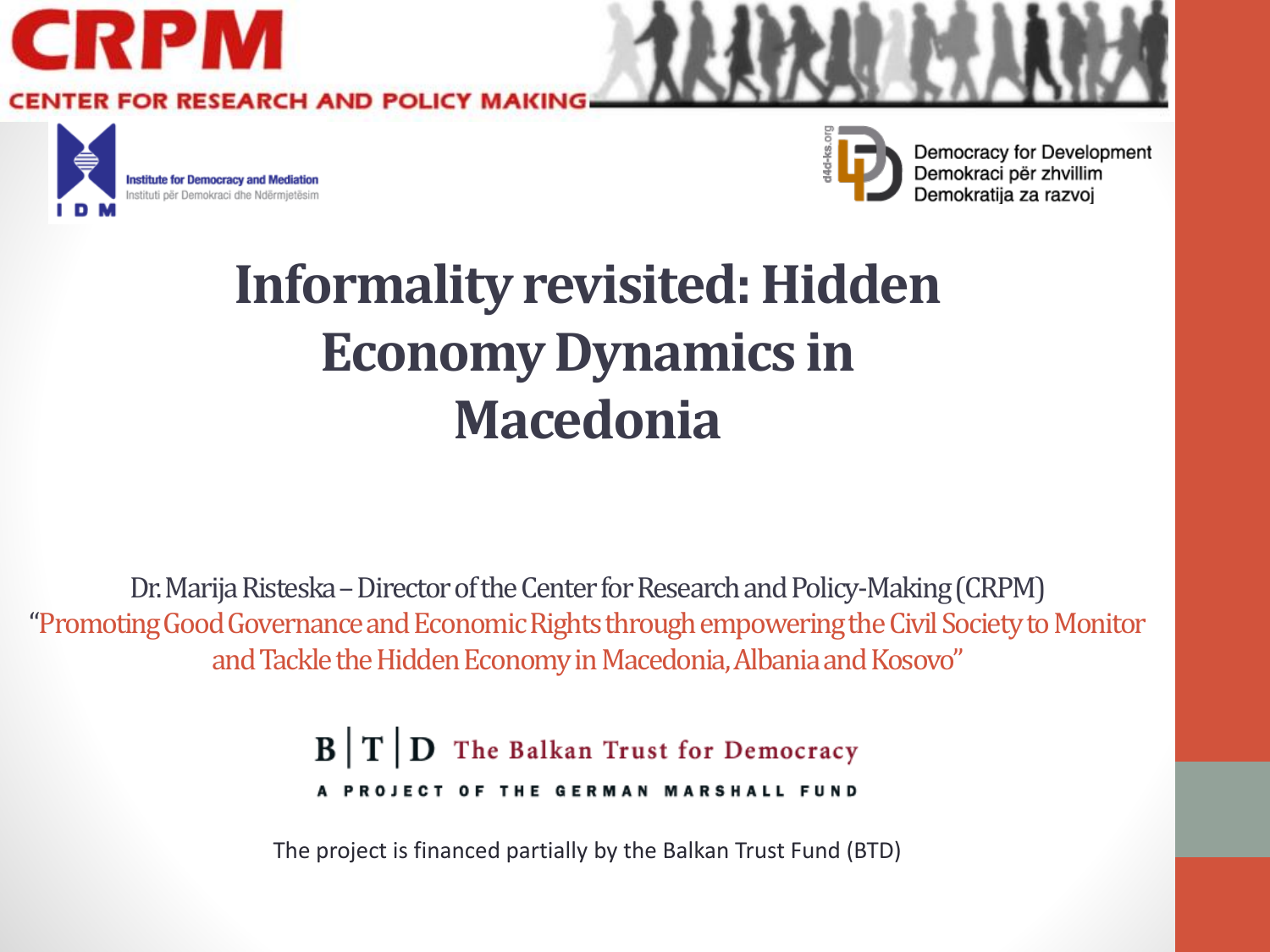# Regional research

|                | <b>Population survey</b><br>$(2014)$ MK | <b>Population Survey</b><br>$(2016)$ MK | <b>Population Survey</b><br>$(2016)$ AL | <b>Population Survey</b><br>$(2016)$ KS |
|----------------|-----------------------------------------|-----------------------------------------|-----------------------------------------|-----------------------------------------|
| Sample         | 1116                                    | 1100                                    | 1102                                    | 1100                                    |
| Date           | 10/2014                                 | 05/2016                                 | 06/2016                                 | 06/2016                                 |
| Representative | Regional and demographic                | Regional and demographic                | Regional and demographic                | Regional and demographic                |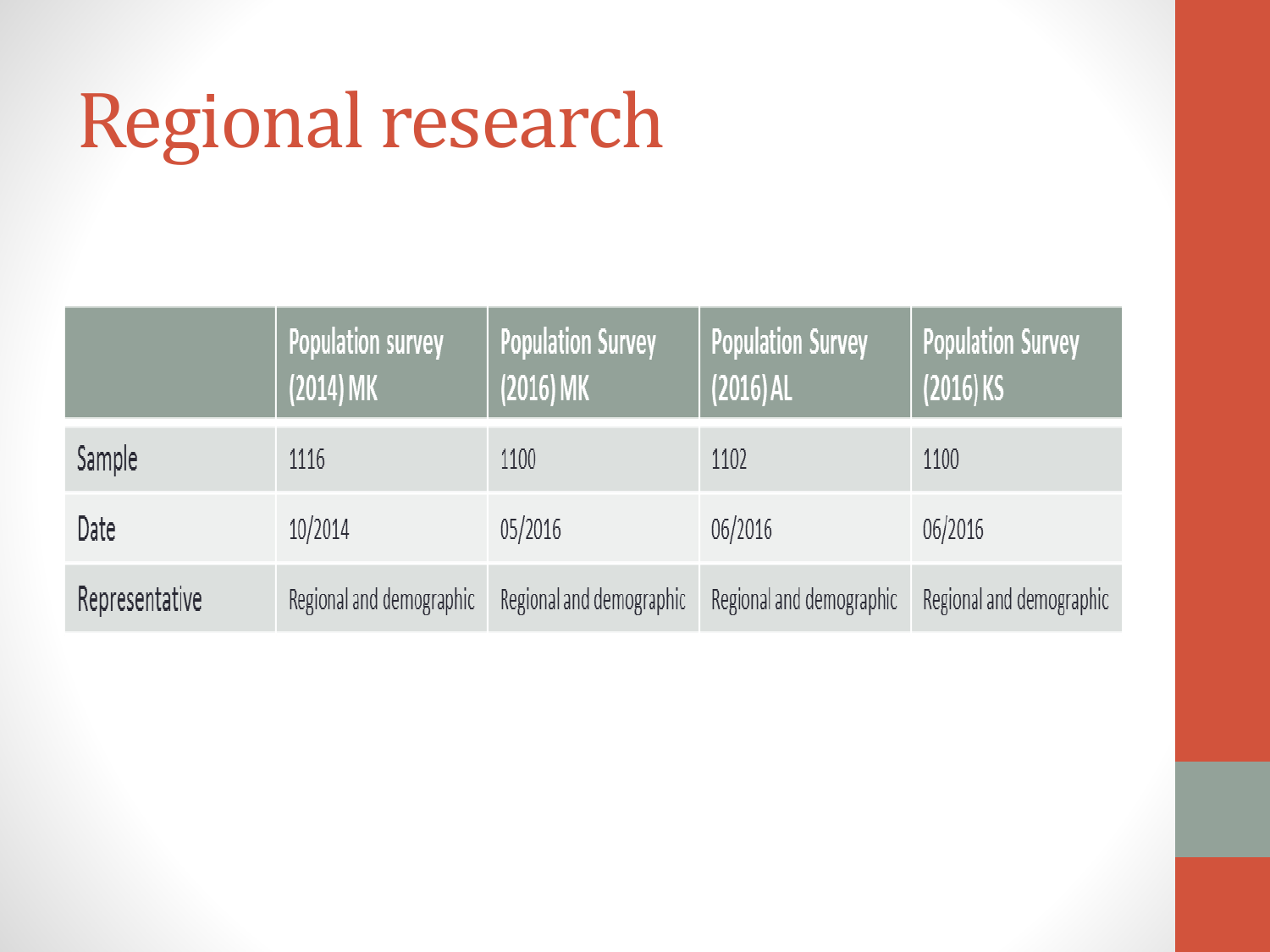# Hidden Economy in MK, AL, KS

| <b>MK Unemployment rate</b> | 24.5% (Q1 2016), |
|-----------------------------|------------------|
| MK Youth unemployment       | 47,3% (2015),    |
| MK Long-term unemployment   | 81,6% (2015)     |
| AL unemployment rate        | 17.3% (Q2 2015)  |
| <b>KS Unemployment rate</b> | 35.3% in 2014    |
| KS Youth unemployment       | 61% in 2014      |
| KS Long-term unemployment   | 68.9% in 2013    |

- **Hidden economy rate in Macedonia ranges from 24% to 47% of GDP,** depending on the method used.
- **Non observed Economy (NOE) estimated by the** state statistical office sets it at **around 20%.**
	- **Hidden economy rate in Albania ranges from 32.7% to 39.8% of GDP (**in 2013)
	- **No estimate for hidden economy rate in Kosovo**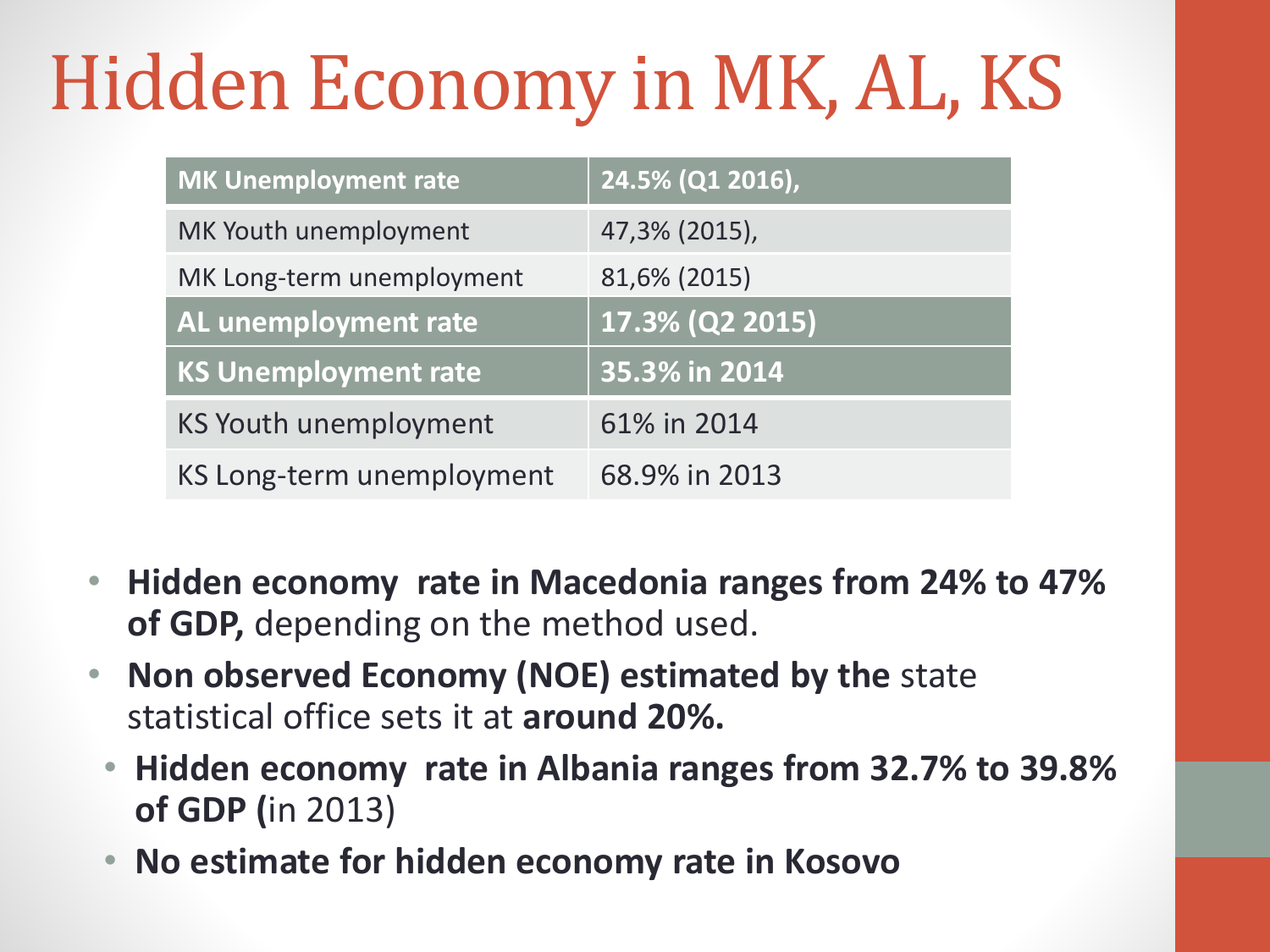## Survey Data – Population Perceptions

**What is the wage amount on which your social security contributions are being paid by your employer (Q.7A). Source: CRPM population survey 2014 (population)**

**Level of agreement with the statement 'I would rather be an undeclared worker with a higher wage, than a declared one with a lower wage' (Q MK11 E). Source:** 



- As the first figure shows, **37.3% of employees in Macedonia** (29.3+8=37.3%) have their social security contribution paid by employers on contracted wages that are lower than the actual wage they receive.
- Situation is worse than 2014

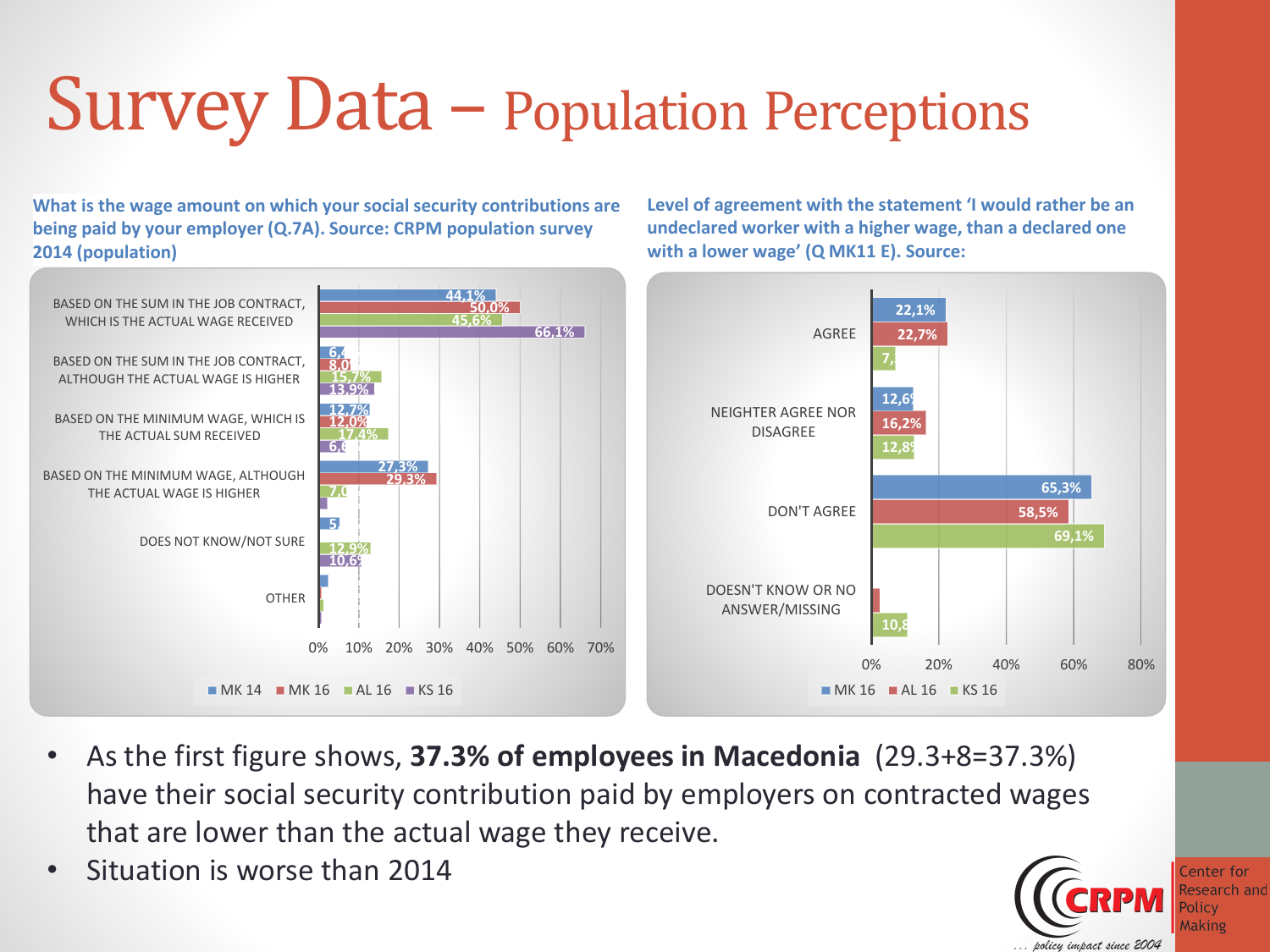# Survey Data mash-up

**Employees who have received part or the whole wage as an envelope wage in the past 12 months in 2013 for EU-27 and within the last 1 month in 2014 and 2016 (Q5.1) for Macedonia. Source: CRPM/CSD Survey 2014, CRPM/D4D/IDM 2016 and Eurofound 2013 survey** 

**[http://www.eurofound.europa.eu/sites/default/files/ef\\_files/ewco/surveyreports/EU1404011D/EU1404011D.pdf](http://www.eurofound.europa.eu/sites/default/files/ef_files/ewco/surveyreports/EU1404011D/EU1404011D.pdf)**



- After Latvia, Albania has the largest share of envelope wages representing **10.8% of the employed, followed by Macedonia and Kosovo (7.4 %).** However **Kosovo** has the **lowest response rate (30%)** to this question which makes the **result less significant.**
- In Bulgaria **6% of the employed** receive envelope wages whereas EU-27 average is **3% of the employed**.
- Methodological differences between the 2 surveys (12 months vs. 1 month).

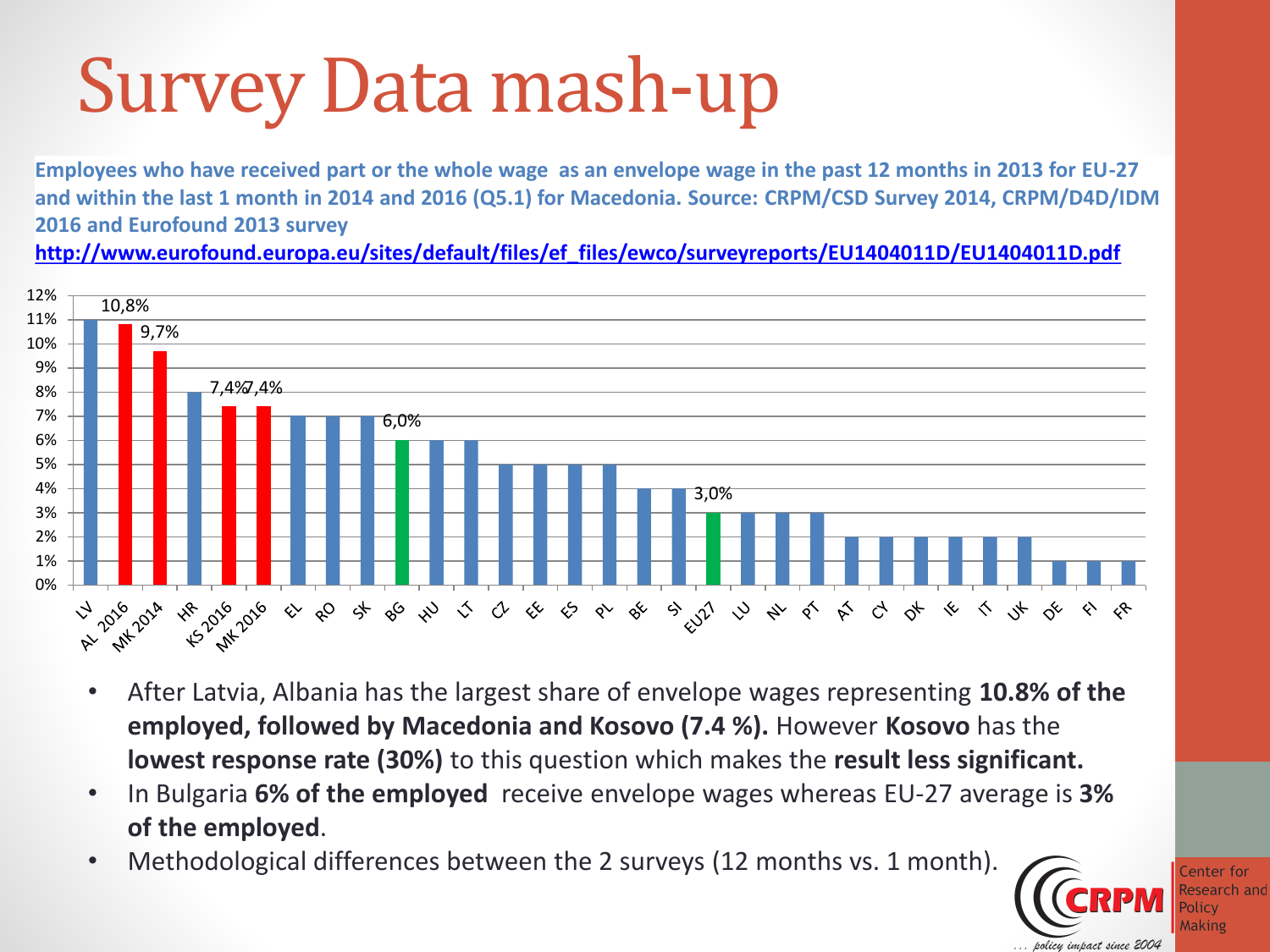#### Comparative Hidden Economy Index Macedonia, Albania and Kosovo (2016)

**Hidden Economy Index and sub-indexes (population) for Macedonia, Albania and Kosovo (2014-2016) Source: Population survey CRPM/IDM/D4D 2016**



- Kosovo has the **highest (worst**) hidden economy index (largest values), followed by AL and MK and is leading in most of the index subcategories.
- Healthcare Insurance category needs to be adjusted for Kosovo (employers are not responsible for paying their employees health insurance on Kosovo which brings values that breach the Index beyond the maximum of value 10.

Center for lesearch and olicy **Making** impact since 2004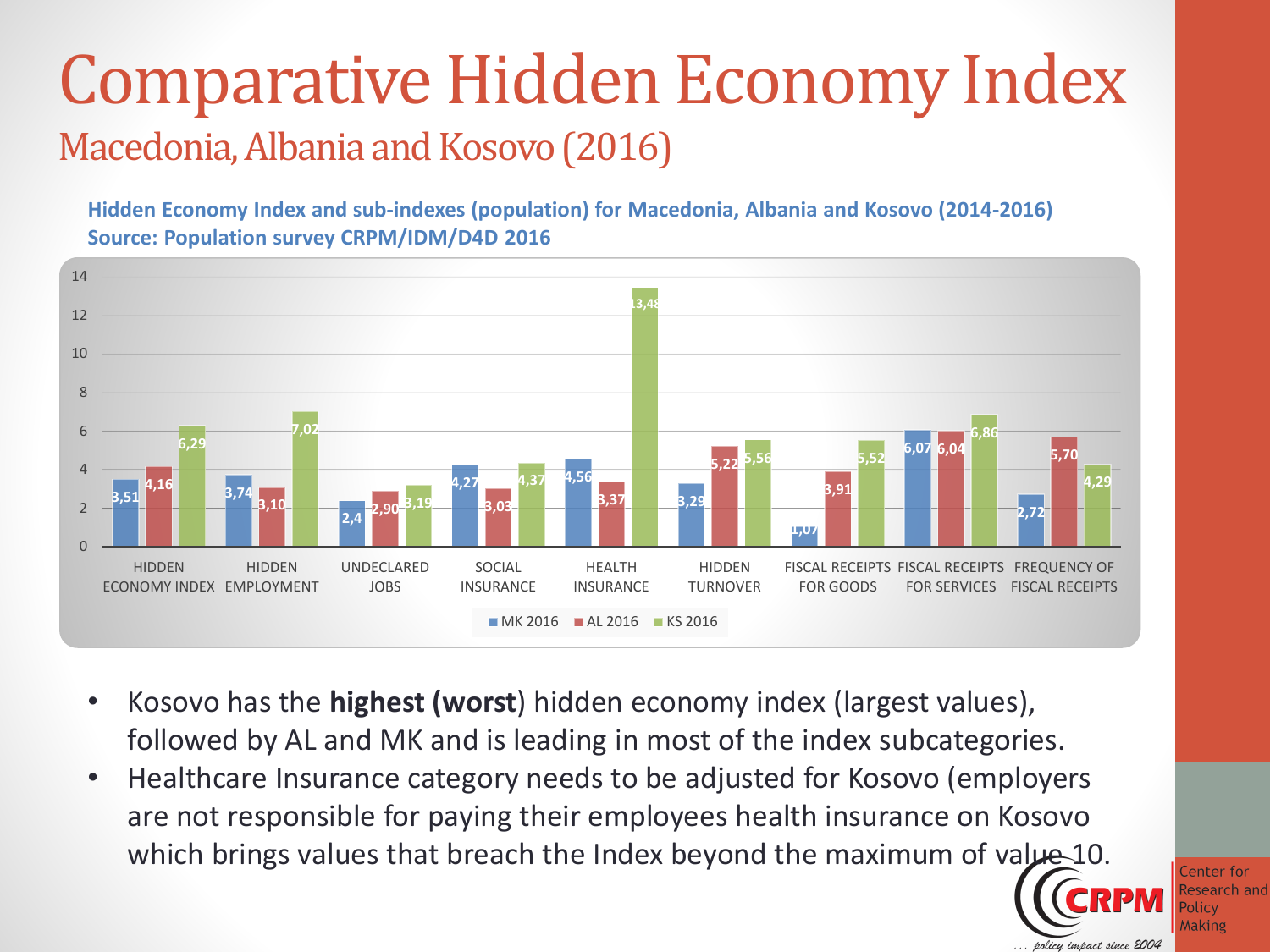## Factors - Social Security Contributions

**Revenue from social security contributions for the period (2008-2015) in Billion of MKD. Source: Public Revenue Office** 



**Rates of social security contributions in the period (2006-2015). Source: KPMG (2012), the Public Revenue Office (PRO) (2014) and Trpeski, Tashevska (2012)**  <http://www.oeconomica.uab.ro/upload/lucrari/1420122/24.pdf>

|                                             | 2006  | 2007  | 2008  | 2009  | 2010/2016 |
|---------------------------------------------|-------|-------|-------|-------|-----------|
| <b>Pension and disability contributions</b> | 21,2% | 21,2% | 21,2% | 19%   | 18%       |
| <b>Health Insurance contributions</b>       | 9,2%  | 9,2%  | 9,2%  | 7,5%  | 7,3%      |
| <b>Unemployment Insurance Contributions</b> | 1,6%  | 1,6%  | 1,6%  | 1,4%  | 1,2%      |
| <b>Additional Health Insurance</b>          |       |       |       |       |           |
| contributions in case of accidents at       |       |       |       | 0,5%  | 0,5%      |
| work and work related injuries              |       |       |       |       |           |
| <b>Personal Income Tax</b>                  | 15%   | 12%   | 10%   | 10%   | 10%       |
| <b>Total Tax Burden</b>                     | 47%   | 44%   | 42%   | 38,4% | 37%       |



Center for रेesearch and Making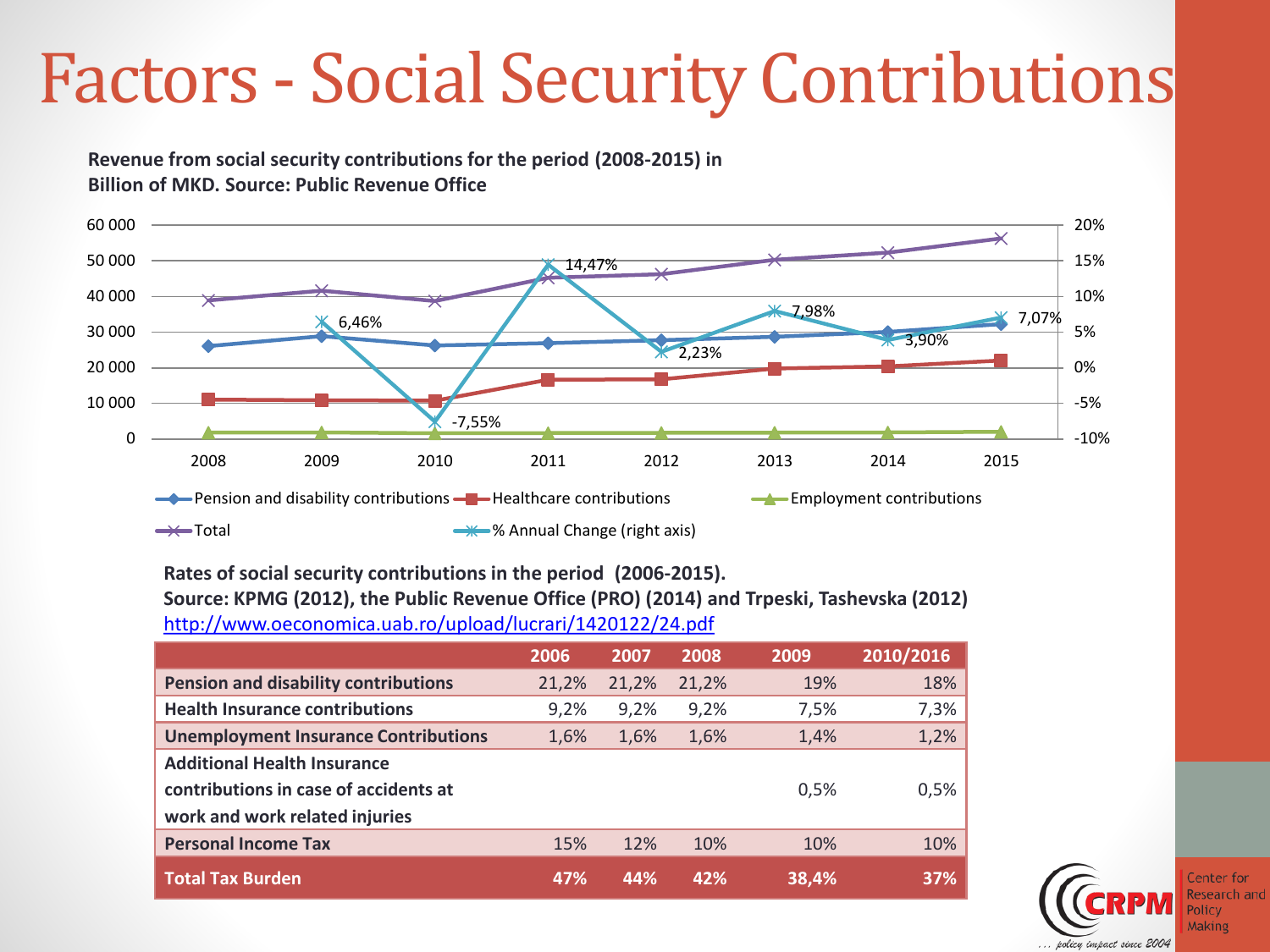# Public Revenue Office (PRO)

**Report of irregularities on the hot-line (198) and the PROs e-reports. Source: The PRO <http://ujp.gov.mk/mk/statistika/naplata/9/0/0>**



- A decrease in reports of irregularities while issuance of cash register receipts remains the biggest problem.
- However audits of the General Tax Inspectorate have detected 10% more irregularities (3.182) in 2015 while maintaining a ratio of audits with irregularities vs. total audits at 40%

**Activities of the General Tax Inspectorate (2011 - 2015).**

|      | <b>Total audits</b> | <b>Audits with</b><br>irregularities | Ratio of audits with<br>irregularities /total<br>audits |
|------|---------------------|--------------------------------------|---------------------------------------------------------|
| 2011 | 7,771               | 3,522                                | 45%                                                     |
| 2012 | 7,292               | 3,698                                | 51%                                                     |
| 2013 | 6,806               | 3,171                                | 47%                                                     |
| 2014 | 7,194               | 2,849                                | 40%                                                     |
| 2015 | 7,914               | 3,182                                | 40%                                                     |

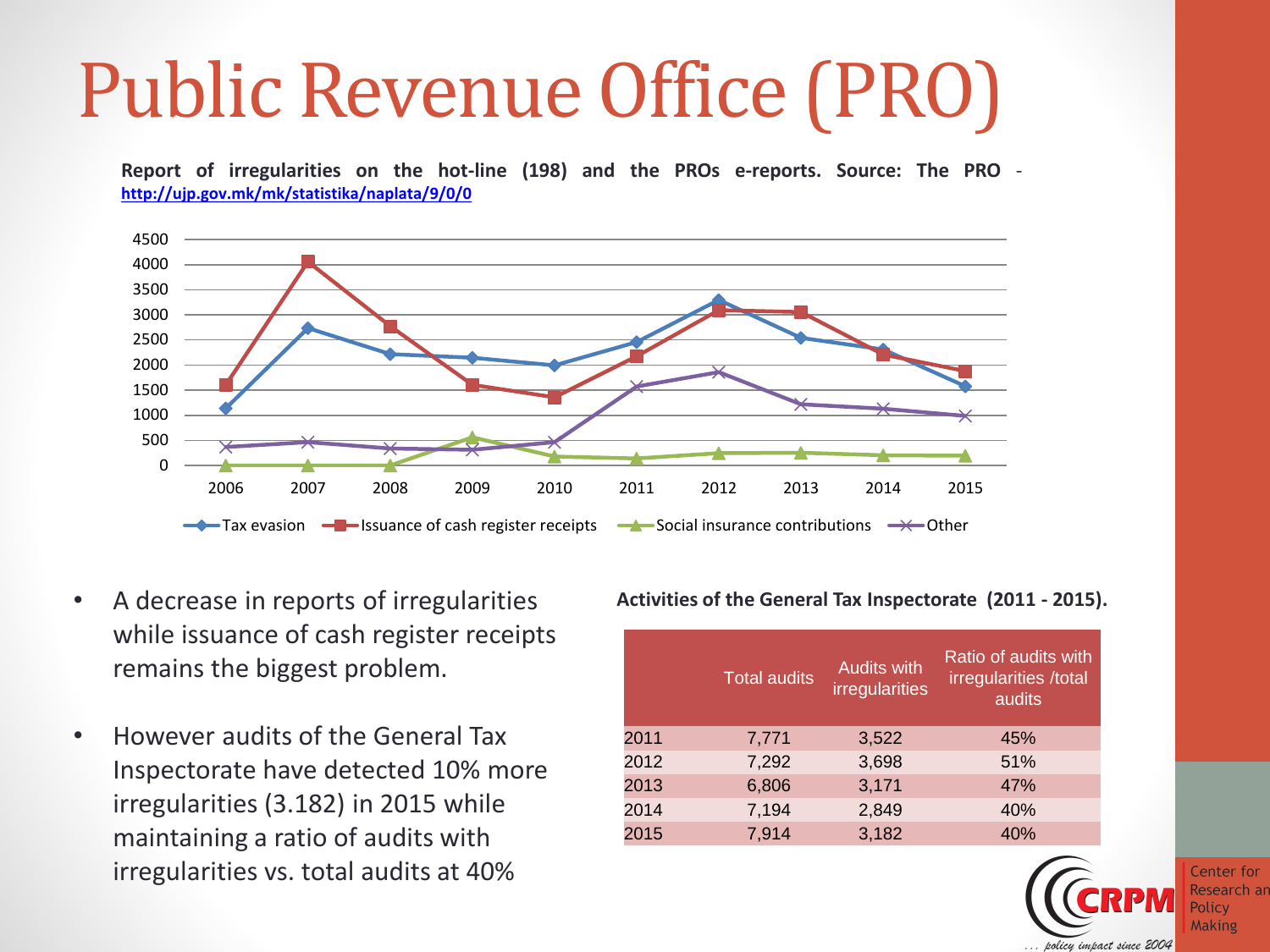## Tax compliance – part 1

**Do you agree with the following statement "I do not pay taxes since they are too high?" (D27\_B)**



**What percentage of the population agrees with the following individual statements?**



**Monthly household income according to ethnic background**





Center for Research and Policy **Making** 

policy impact since 2004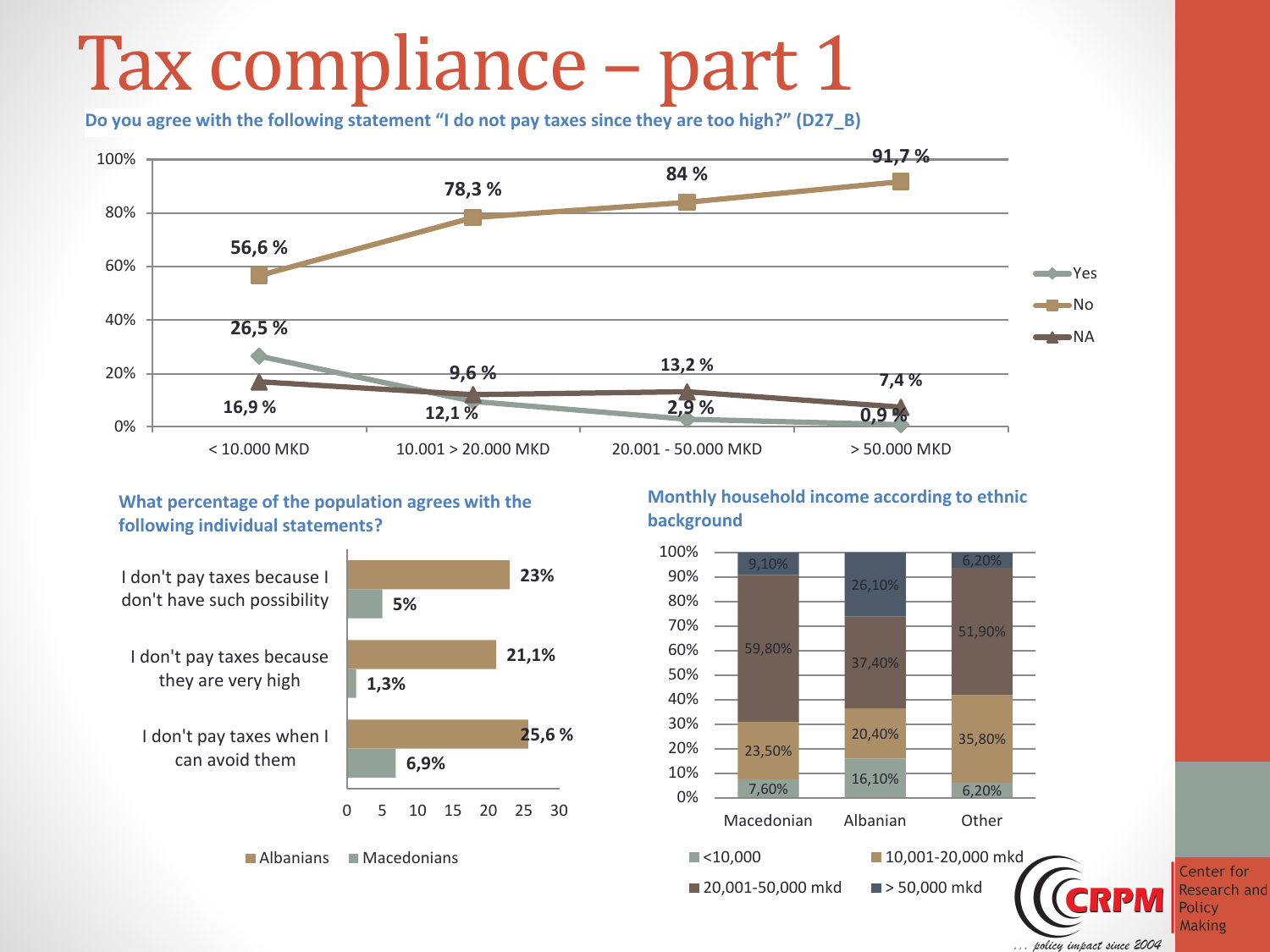## Tax compliance – part 2 Education, ethnicity, written contracts

**Percentage of population with written contract for primary job according to educational attainment % (Q.3 vs. Q.D3) (population)**



**Share of the population with written contracts according to educational attainment & ethnic background (population)**



- Significant difference in the rate of acquiring a written contract due to the **crossover from primary to secondary education**
- That difference is even more significant if you take the ethnic background in context. **75% of Macedonians** with primary education have a written contract compared with **26% of Albanians and 57% of other ethnic communities.**

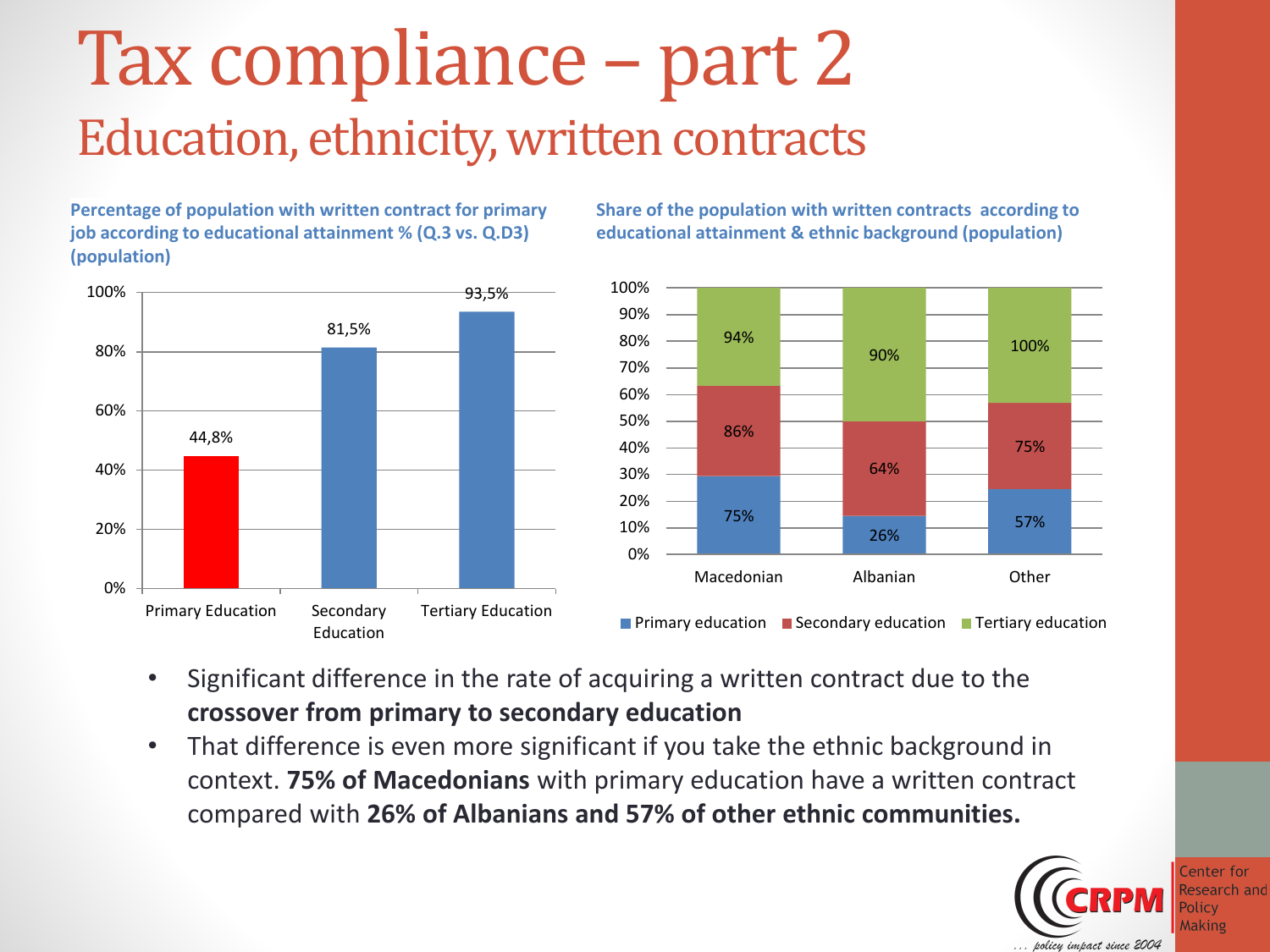### Hidden Economy Index Macedonia 2014-2016

**Hidden Economy Index and sub-indexes (population) for Macedonia (2014-2016) Source: Population survey CRPM/CSD 2014 and CRPM/IDM/D4D Survey 2016**



- Macedonia experienced **slight worsening (larger values)** across the board in **most categories** of the hidden economy index for 2016.
- **Improvement** is only evident in categories **Health Insurance** and **Fiscal Receipts for Goods**.
- Macedonia has been entangled in a **major and ongoing political crisis since 2014** which has affected the efficiency of the government institutions as a whole and is highly likely to be the reason for the negative changes in the Hidden Economy Index

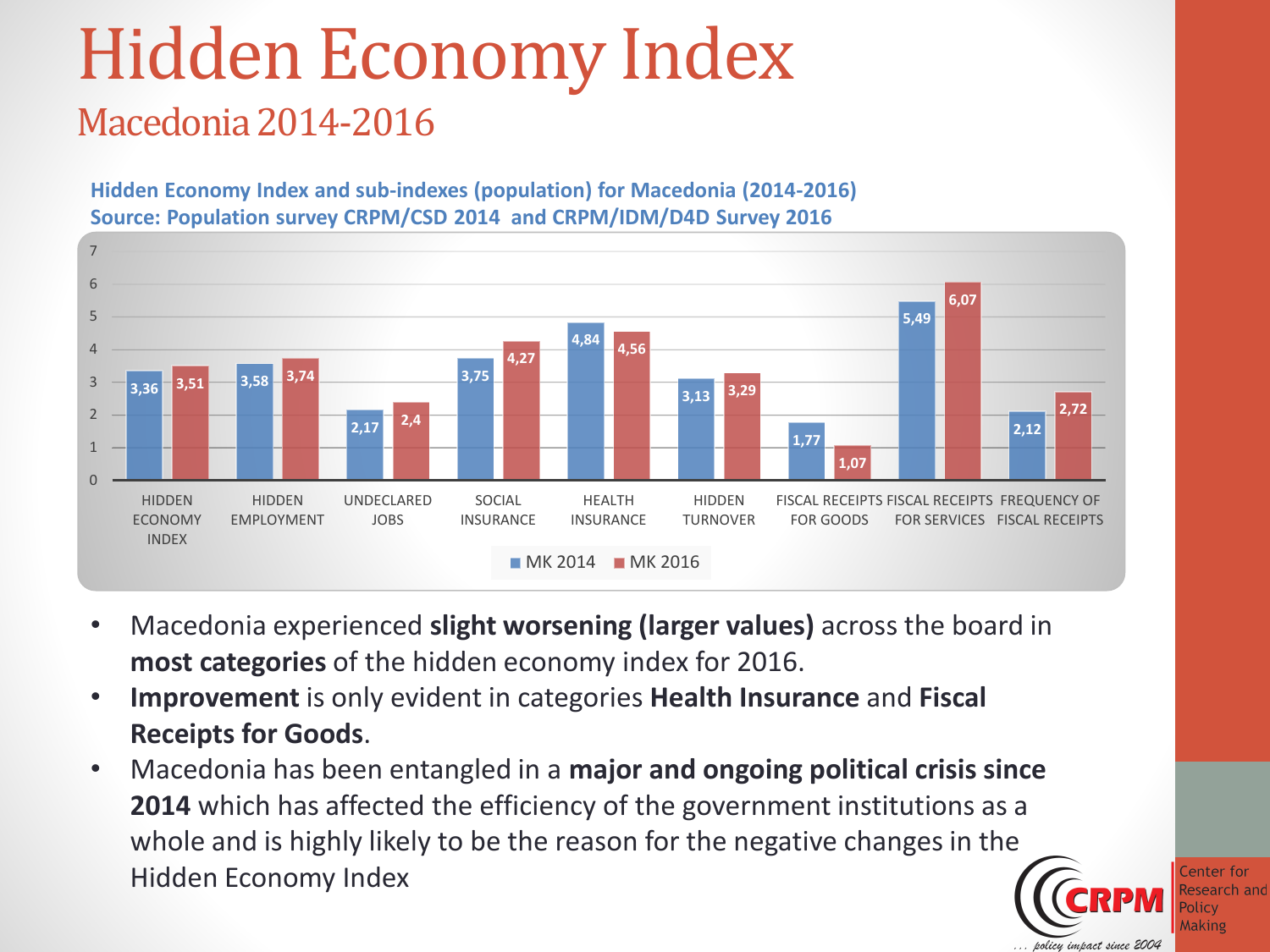## Conclusions

- **Positive trend of the revenues** coming from social security contributions and other taxes gathered by the Public Revenue Office (PRO) despite the decrease in tax rates in Macedonia.
- **Non-issuance of fiscal bills and Tax evasion in Macedonia** are the **first and second leading reasons** for detected irregularities in the period of 2006-2015 (PRO)
- **Only 44% of the employees with primary education** have a written contract compared to **81% of the employed with secondary education.** The difference is more drastic if ethnic background is taken into account.
- **1/3 of employees in Macedonia** with primary employment besides their regular wage also **receive envelope wages or additional wage through temporary service contracts.**
- **In 2016 in Macedonia around 45% of employees (a rise from 40% in 2014)** with primary employment are **partially or completely undeclared.**
- **7.4% of the employed in Macedonia** admitted that they **received envelope wages** in the past month.
- Macedonia experienced **slight worsening (larger values)** across the board in **most categories** of the hidden economy index for 2016.
- **Kosovo has the highest (worst) hidden economy index (largest values**) set at 6.29 of 10, followed by Albania with index of 4.16 of 10 and Macedonia with 3.51 of 10.
- **The ongoing political crisis in Macedonia since 2014** is most likely **responsible for the lower scores** across the board in the Hidden Economy Index.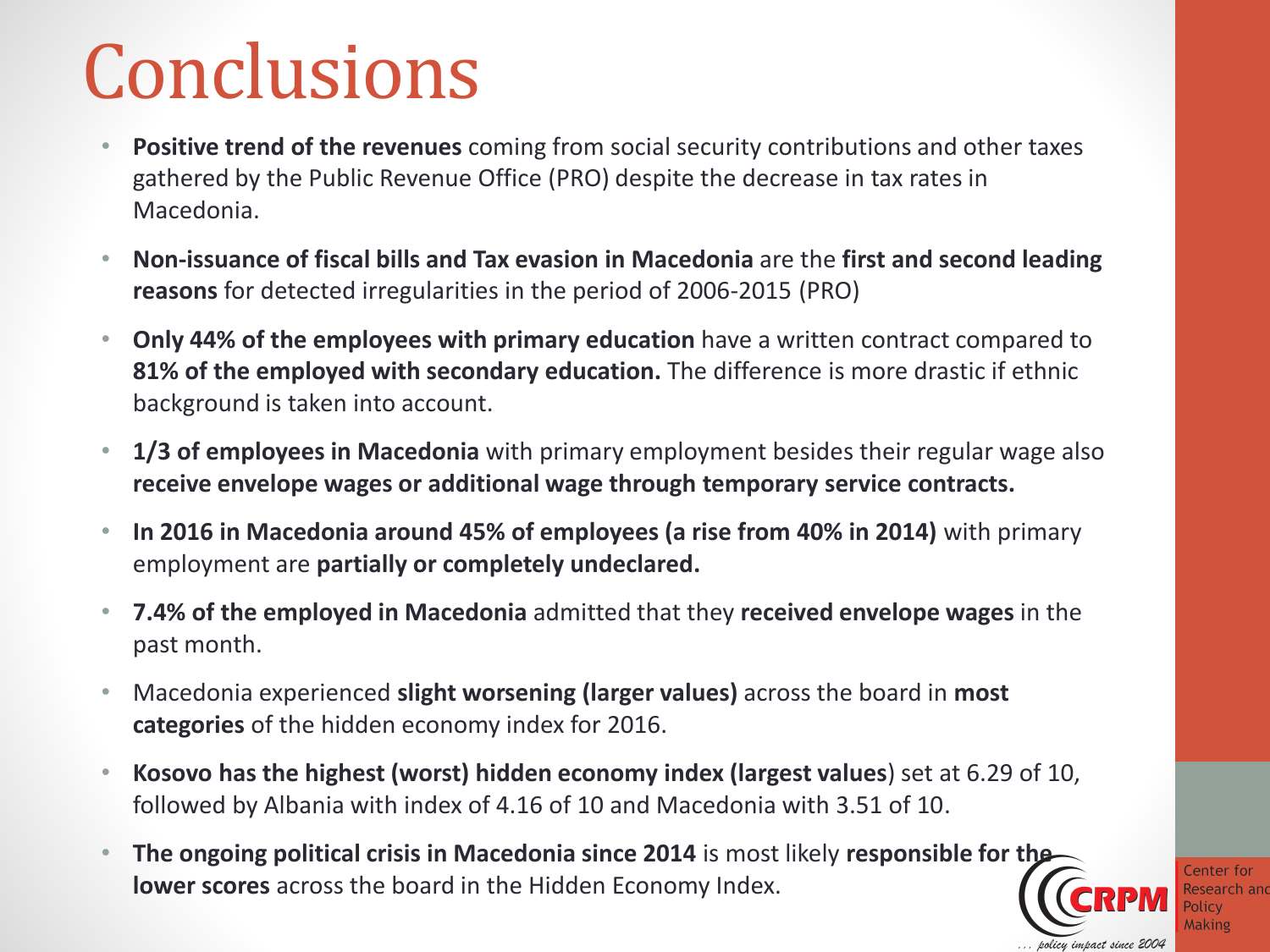

**CENTER FOR RESEARCH AND POLICY** 

# Thank you for your attention!



Center for Research and<br>Policy Making





Democracy for Development Demokraci për zhvillim Demokratija za razvoj

#### **[www.crpm.org.mk](http://www.crpm.org.mk/)**

#### $\mathbf{B}$   $\mathbf{T}$   $\mathbf{D}$  The Balkan Trust for Democracy A PROJECT OF THE GERMAN MARSHALL FUND

The project is financed partially by the Balkan Trust Fund (BTD)